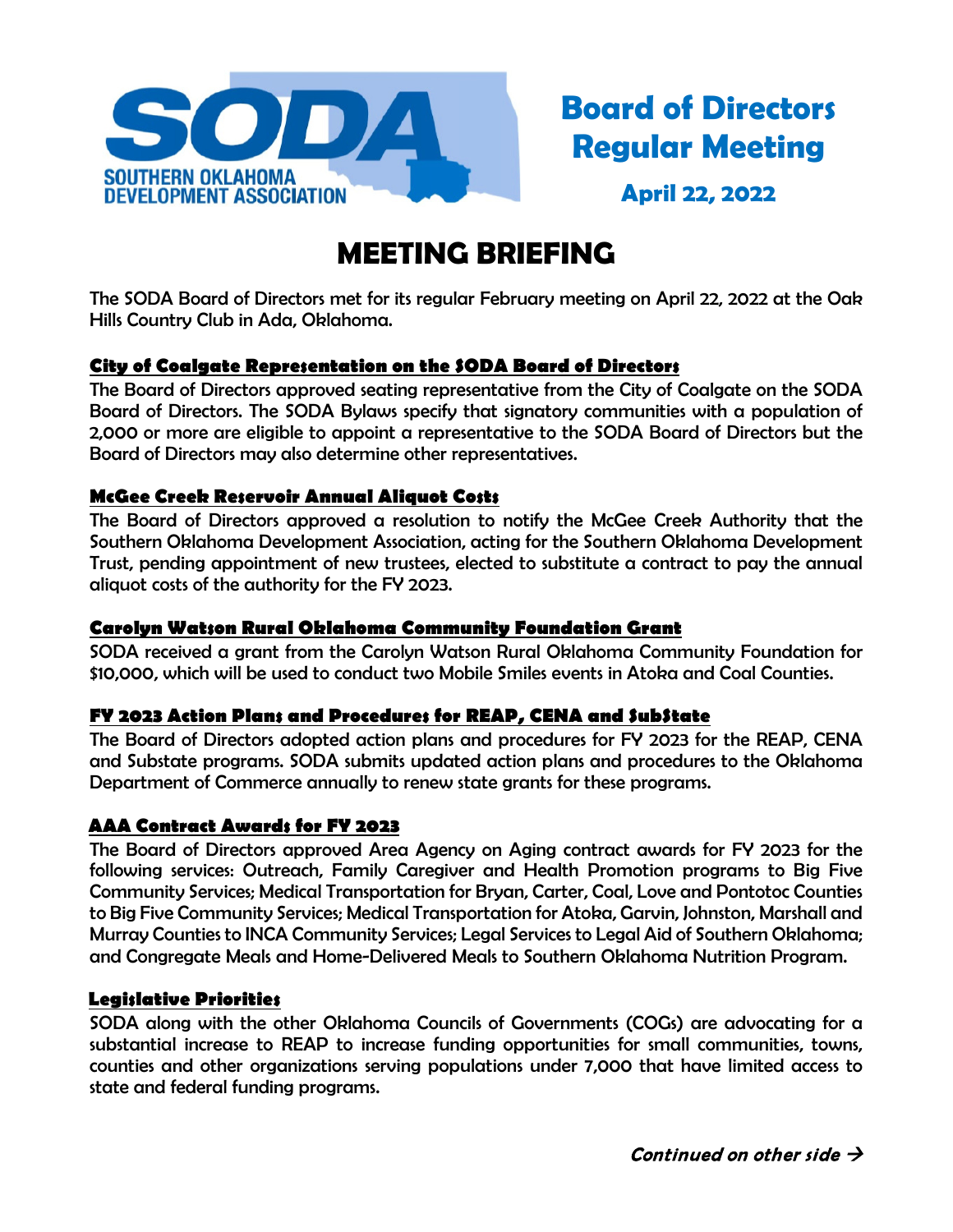# *SODA Website – www.soda-ok.org*

*Visit the SODA website for more information about SODA programs and services. To view demographic data about your county or community, click on Dashboard.*



## **SODA BOARD OF DIRECTORS**

### **DIRECTOR NAME AFFILIATION**

**Sammie Adams Bryan Co. Conservation District Gary Ayers Garvin County Scott Chaney City of Marietta Cacy Cribbs Johnston County Johnnie Crutchfield Arbuckle Conservation District Marvin Dale Atoka County John Dean (Secretary/Treasurer) City of Durant Danny Delay City of Atoka James Eldridge City of Ada Rick Ellis Coal Co. Conservation District James Fullingim City of Madill Johnny Jump City of Coalgate Andy Holland City of Davis Darrell Hudson Murray County Linda Hyman (Past President) Love County Sally Jantz City of Healdton Nick Lee Coal County Kristi McElroy (Vice President) City of Ardmore Joe David McReynolds (President) Carter County Don "Salty" Melton Marshall County Rebecca Niernberger City of Lindsay Ian O'Neal City of Lone Grove Jay Perry County County Research Ave John Redman Choctaw Nation Gary Starns County County Reserves County Ave Bob Stick Chickasaw Nation Vacant City of Calera Vacant City of Pauls Valley Vacant City of Sulphur Vacant City of Tishomingo**

*The next SODA Board of Directors meeting is June 24 at 10:00 am at Murray State College, Tishomingo, Oklahoma.*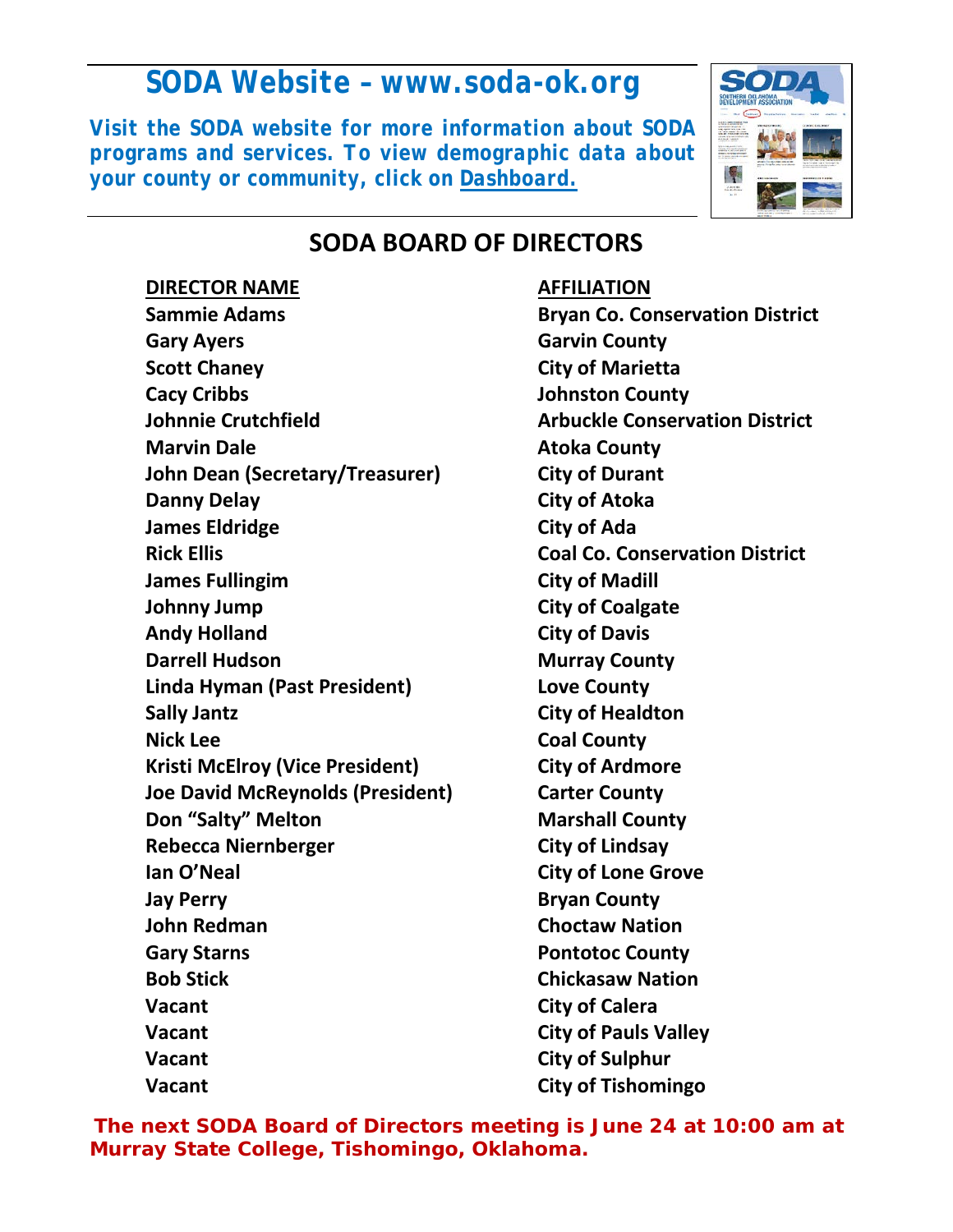

## **ECONOMIC IMPACT REPORT AS OF 04/25/2022**

| <b>PROJECT/SERVICE CATEGORY</b>                                                                                   | <b>PRESENT VALUE</b><br><b>EXPECTED BENEFITS</b> | % OF EXPECTED<br><b>BENEFITS</b> |  |  |  |
|-------------------------------------------------------------------------------------------------------------------|--------------------------------------------------|----------------------------------|--|--|--|
| <b>Capital Planning and Improvements</b>                                                                          | \$7,024,967                                      | 62%                              |  |  |  |
| EDA Grants (Federal), CDBG Grants (State), REAP Grants (State)                                                    |                                                  |                                  |  |  |  |
| <b>Health and Social Services</b>                                                                                 | \$2,951,109                                      | 26%                              |  |  |  |
| Area Agency on Aging (Title III), NHPF (Ombudsman), OID<br>(Medicare Asst.), CENA (Senior Centers), Masonic Grant |                                                  |                                  |  |  |  |
| <b>Technical Assistance</b>                                                                                       | \$1,281,896                                      | 12%                              |  |  |  |
| Rural Fire Defense, Regional Transportation Planning                                                              |                                                  |                                  |  |  |  |
| <b>TOTALS</b>                                                                                                     | \$11,257,972                                     | 100%                             |  |  |  |



SODA generated \$8.54 in economic benefits for each \$1.00 spent for administrative costs.